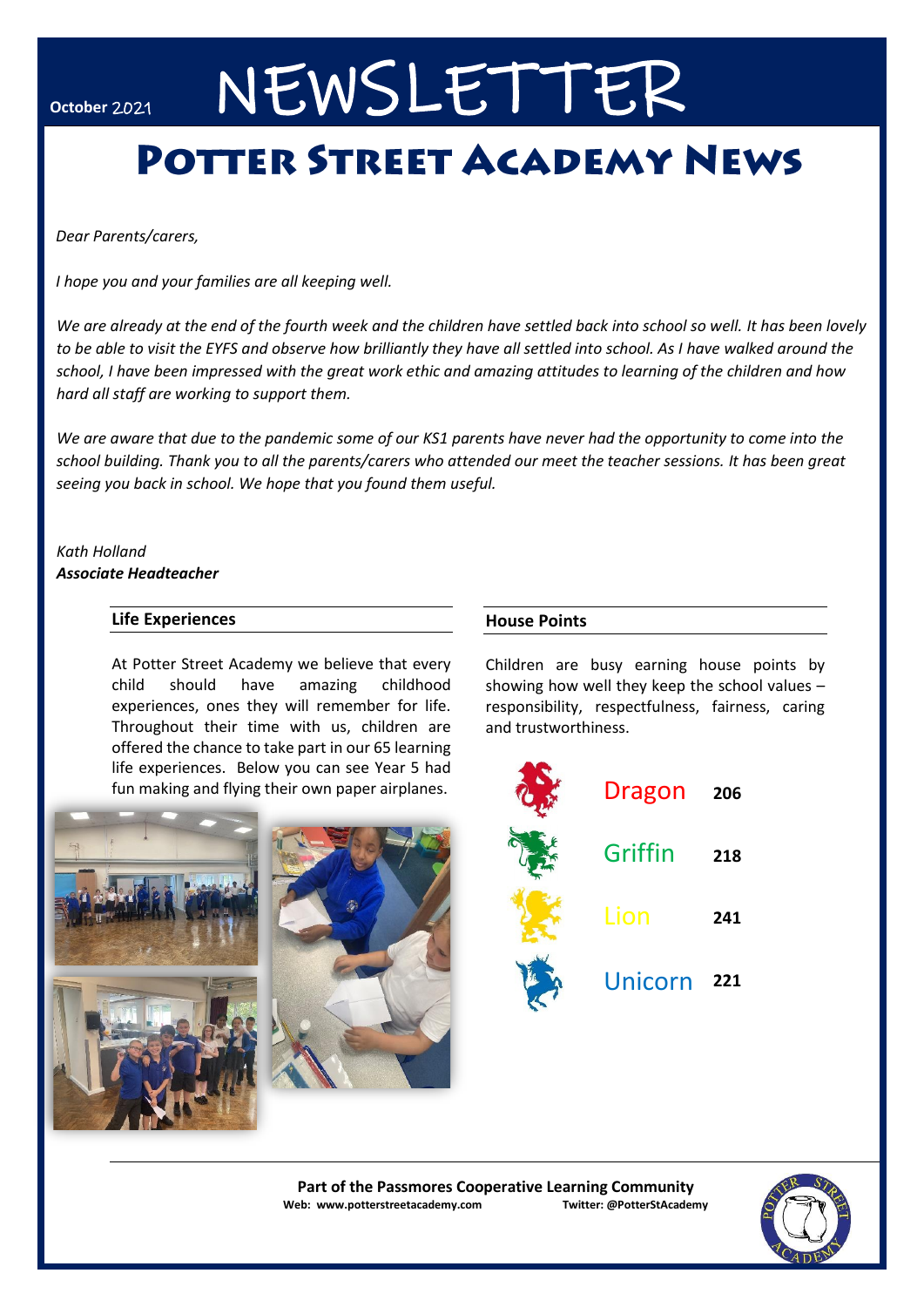#### Well done Lion House!





Well done to everyone who took part and had the courage and resilience to deliver fantastic speeches. A huge congratulations to Max, Jesse, Alisha and Thea who are House Captains and to Liya, Megan, Hayden and Oleh who are the Vice Captains.

$$
\overbrace{\text{PTA}}^{\text{PTE}} \overbrace{\text{VCDU}}
$$

As a PTA, our events rely heavily on the school community, the more members we have, the more events we can run and we can make them bigger and more exciting than ever before!! We have had some hugely successful and enjoyable events over the years and have been able to provide some excellent resources and experiences for the children.

We are looking to form a new PTA and are holding an informal get together on **Thursday 7th October at 09:15am**, if you are interested in joining the PTA please pop along for a coffee and chat!! We look forward to seeing you.

#### **Reminders**

Please ensure that your children's book bags, lunch boxes, water bottles and ALL clothing, including shoes, coats are labelled.

Please ensure that your child is dropped off and picked up promptly, school doors open from 8:40am and learning tasks begin at this time, all children should be in class by 8:50am. If you are using our breakfast club, children MUST be accompanied into the main office for registration. Payments for dinners, breakfast club and after school club must be paid for in advance via the online payment system

#### **Harvest**

Thank you for the excellent response to our request for donations of food for the harvest festival. All food has been donated to Harlow Foodbank.



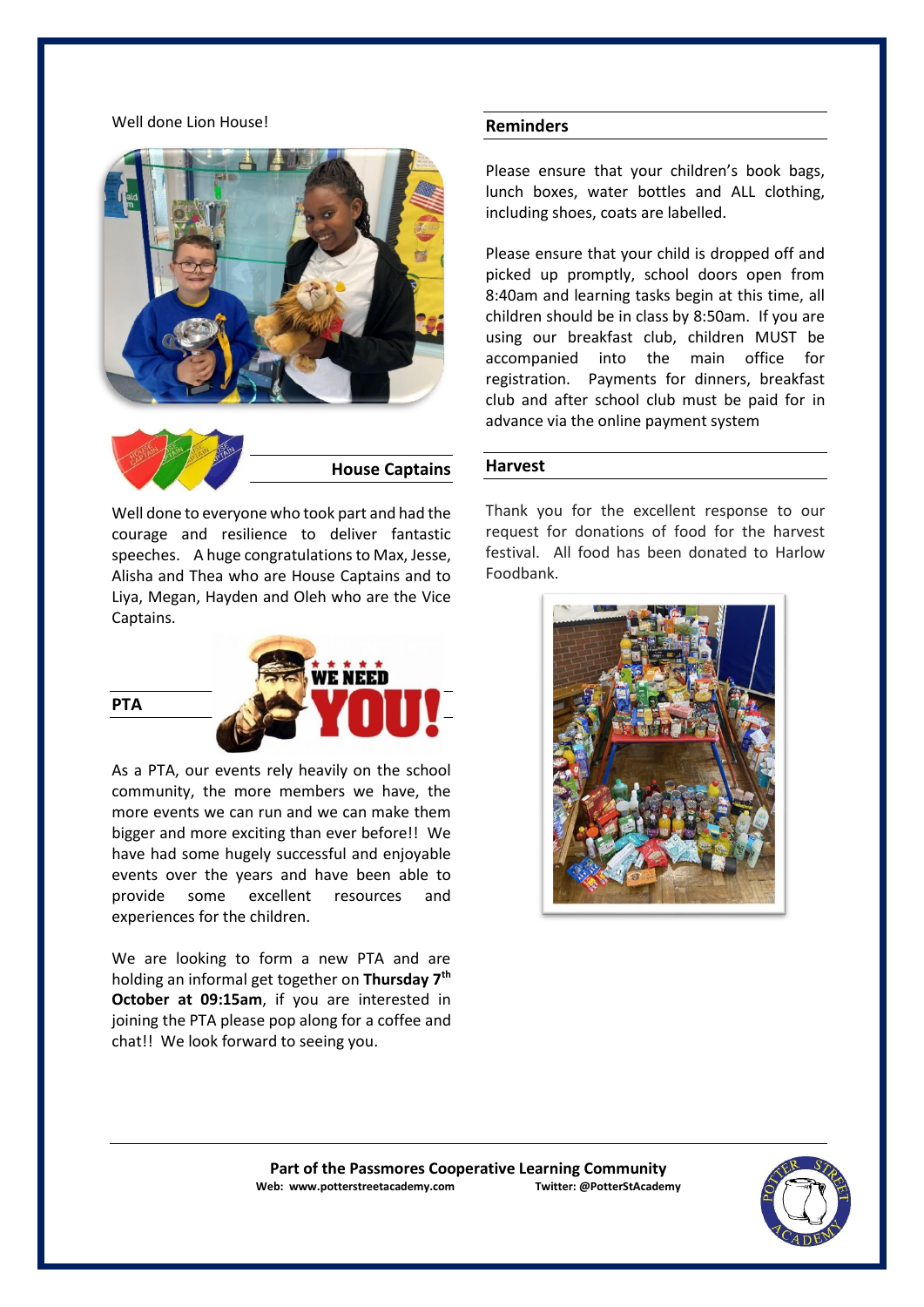#### **Royal Opera House – Year 4**

On Friday, Year 4 were lucky enough to have the opportunity to attend an opera at the Royal Opera House in London. The opera, 'The Magic Flute', was performed in German and was written by Mozart. The children arrived by coach, ate their lunch and then practised the song that they performed with the rest of the audience- they sounded like a choir of angels! They behaved beautifully and made us all proud, well done Year 4!

Mrs Navia

#### **Young Voices, O2 – Year 4, 5 and 6**

This year's Young Voices concert is taking place on 18th January 2022, at the O2 Arena in London. In preparation for the concert, we will be holding a choir club, on Monday & Tuesday lunchtime, starting the 4th of October. This club will be open to children in Years 4, 5 and 6 and we will have lots of fun learning the Young Voices songs.

The Choir Club and the Young Voices concert need dedicated commitment, and we expect children who join to attend as many rehearsals as they can. If your child wishes to attend the Young Voices concert at The O2 there will be a charge of £30.00. This money will go towards a torch, t-shirt, and travel to and from the O2.

This is a fantastic opportunity to take part in an unforgettable concert. Please can you email the school office indicating your child's commitment by Monday 4th October, as spaces are limited and choir places to the 02 will be allocated on a first come first served basis. Payments are to be made via SIMs Pay360, please do not make any payments until your child's place has been confirmed. You will receive the ticket and t-shirt order form if your child has been allocated a space.

For parents attending the concert, you will need to make your own separate travel arrangements to the O2 Arena.

#### **Clubs**

The following Clubs will be starting from 4th October until week commencing 29th November except Chess & EYFS/KS1 Cheerleading which will run until 9th December (an extra week to allow for early half term).

All the clubs will run for 8 weeks and will have a small charge of £1.00 per week, this will be paid via the Agora system in a one-off payment of £8.

All clubs will run from after school until 4pm except the football club that is run by Miss Stoneman which will finish at 4:30pm.

If you are interested in your child attending one of the clubs, please complete the following slip and return to the school office or email admin@potterstreetacademy.com. Spaces are limited and will be allocated on a first come basis, therefore please do not make any payments until your child's club space has been confirmed.

| Mon         | Miss Stoneman  | Years 4 5 & 6   | Football               |
|-------------|----------------|-----------------|------------------------|
|             | Mr Lambert     | Years 2 & 3     | Football               |
|             | Mrs Baghdadi   | EYFS & Year 1   | Art & Craft            |
|             | Mrs Jones      | Years 4,5 & 6   | Multi Sports           |
|             | Miss Hawkes    | Years 3 & 4     | 5 Ways to<br>Wellbeing |
| <b>Tues</b> | Miss Holdstock | Year 4          | Recorders              |
|             | Mrs Cook       | Years 3, 4 & 5  | Sewing                 |
|             | Miss Hawkes    | Years 1 & 2     | 5 Ways to<br>Wellbeing |
| Wed         | Mrs Bambridge  | KS <sub>2</sub> | Cheerleading           |
|             | Mr Lambert     | Years 2 & 3     | Archery                |
|             | Mrs Ward       | EYFS & Year 1   | PE Games               |
| Thurs       | Mrs Richie     | Years 4, 5 & 6  | Chess club             |
|             | Mrs Bambridge  | EYFS & KS1      | Cheerleading           |